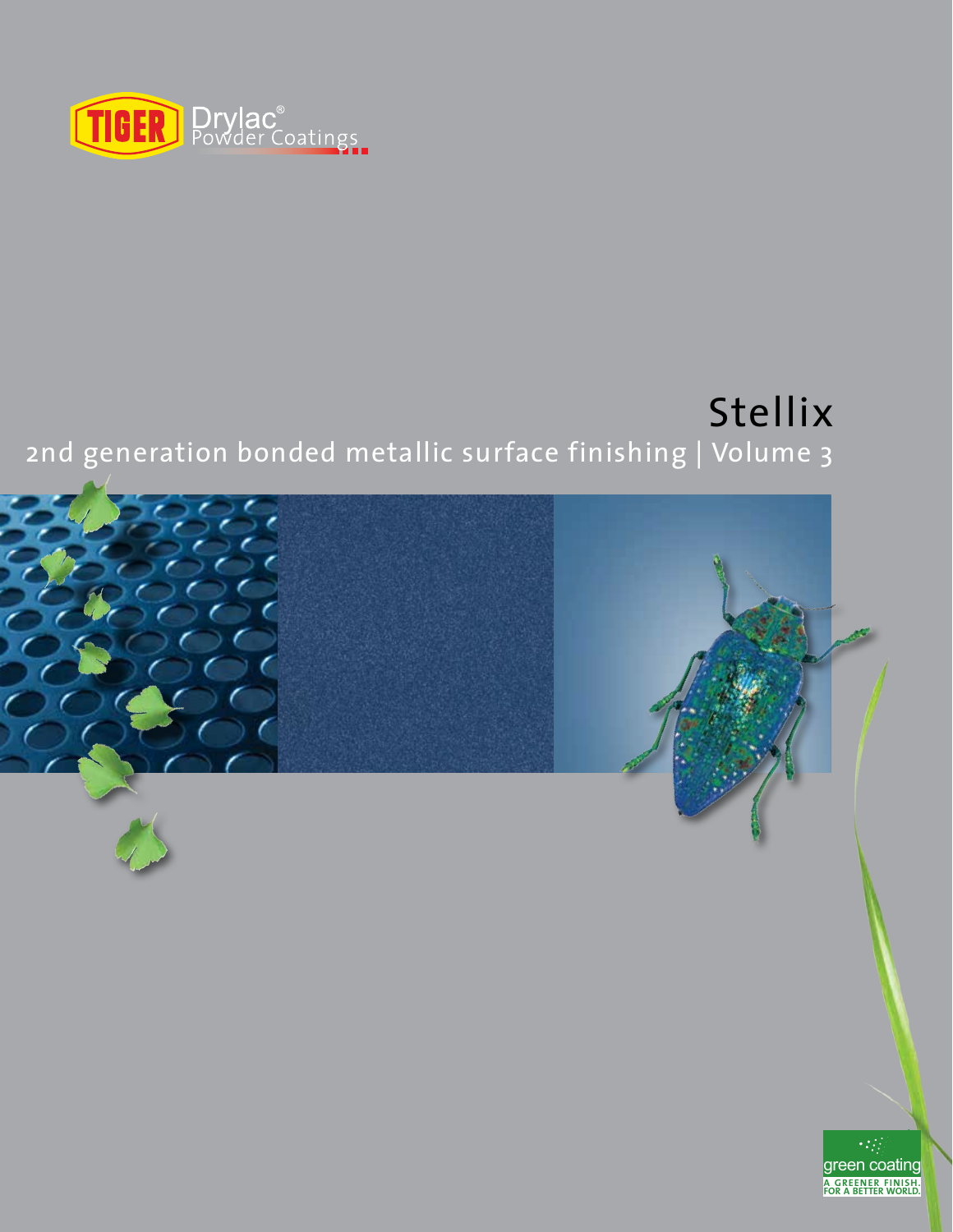### Metallic surface finishes for exterior and interior applications

This color chart combines popular exterior and interior **Stellix** 2nd generation bonded metallic powder coatings, designed with the designer, the coater and the OEM in mind.

Stellix; **TIGER Drylac®** 2nd generation bonded metallic surface finishes are entirely manufactured in-house using an advanced proprietary technology 2nd generation bonding process that imparts advanced quality and a high degree of color consistency during the application process.

**Stellix** 2nd generation bonded metallic surface finishes offer unique benefits including batch-to-batch consistency, recyclability, uniform and flawless finish, higher first pass transfer efficiency and lower gun settings leading to less equipment wear. With **Stellix** there is no need for special equipment during application, no dry spray, clouding, stripping or picture framing and most importantly, particles do not segregate during transportation and storage.

For a proper application of **Stellix** 2nd generation bonded metallic surface finishes, it is recommended to carefully read the "Guidelines for application of metallic powder coatings" and adhere to its contents. This document is downloadable from TIGER's website.

Surface finishes designed for **exterior applications** are also suitable for interior applications. Surface finishes designed for **interior applications** (**Series 09**, **Series 69**) do not offer adequate UV resistance and, therefore, are not suitable for exterior applications. Applying a clear top coat over a surface for interior application will not increase its UV resistance.

#### **Antique/vein**

Polyester/epoxy and polyester-based textured metallic surface finishes (also known as antique or vein) in **TIGER Drylac® Series 09** and **Series 49** are a simple solution to hide uneven surfaces. They are easy to maintain and add visual dimensional layers to objects that otherwise show no character. While antique/vein surface finishes in **Series 09** require a clear top coat to increase durability and chemical resistance, in **Series 49** they do not require a clear top coat for neither exterior nor interior applications.

#### **Glitter**

Polyester-based surface finishes containing sparkling metallic flakes suspended in a clear coat. They can be applied over any base coat color, and provide a high range of effects by just changing the base coat color. They are available in Gold (not displayed in this chart) and Silver. The **Twilight** version, **TIGER Drylac® 49/00390** provides multiple-color sparkles to add delight and cheerfulness to any color.

#### **Iron glimmer**

Polyester-based smooth and fine textured surface finishes provide a metallic look while containing little or no metallic pigments. They are ideal for one-coat finishing solutions.

#### **Brilliant reflective**

Brilliant reflective surface finishes such as **Mirror Silver**, **TIGER Drylac® 49/91260**, **Chrome OGF**, **TIGER Drylac® 49/91312** and **Kromezone**, **TIGER Drylac® 49/95001** are high performance surface finishes. The extreme brilliance of this type of surface finishes relies on the high flow and good smoothness of the base powder coating and the perfect alignment of the metallic particles at the surface. Cleanliness of the substrate before application is very critical. Any substrate surface imperfections as well as impurities and metal shaving will be very visible. Substrate surface impurities will appear as noticeable protrusions. These surface finishes require a clear top coat in order to protect the thin layer of aluminum flakes.

#### **Pearlescent**

Polyester-based surface finishes containing mica pigments offer reflective metallic values reminiscent of natural pearls. They provide luster and shine.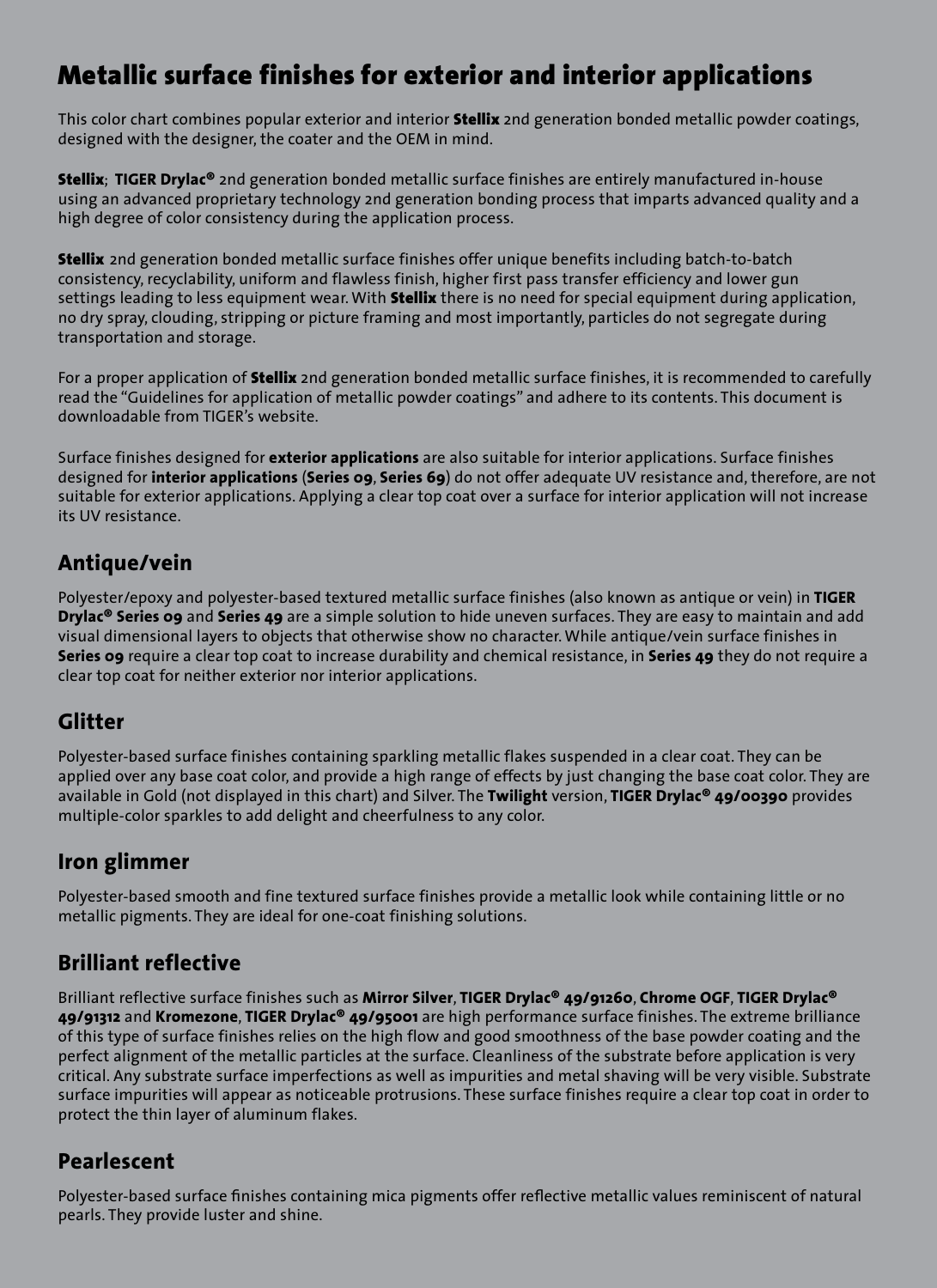# stellix 2nd generation bonded metallics **P**  $\overline{\phantom{0}}$ OO nd generation



**brilliant reflective |** 49/91312 **Chrome OGF** \* \*\*\* **<sup>|</sup>**



**glitter |** 49/00320 **Silver** (top coat) Silver *(top coat) \*\**<br>(Black 49/82830 *base coat*)



**antique/vein |** 49/10363 **White**



**antique/vein |** 09/90180 **Copper Hybrid** \* *Interior only*



**antique/vein |** 49/90620 **Copper**



**Mirror Silver** \*



**glitter |** 49/00390 **Twilight** (top coat) Twilight *(top coat) \*\**<br>(Black 49/82830 *base coat*)



**antique/vein |** 09/90160 **White Hybrid \***<br>Interior onlv *Interior only*



**antique/vein |** 09/90190 **Silver Hybrid** \* *Interior only*



**antique/vein |** 09/68631 **Silver Gold** Silver Gold **\***<br>Interior only



**brilliant reflective |** 49/95001 **Kromezone** \*



**glitter |** 49/90009 **Black Stardust** \*\*



**antique/vein |** 09/90170 **Grey Hybrid \***<br>Interior onlv *Interior only*



**antique/vein |** 49/93240 **Silver**



**antique/vein |** 09/90200 **Gold Hybrid \***<br>Interior onlv *Interior only*

\* *To increase durability and chemical resistance, TIGER Drylac® recommends the application of a clear top coat for interior and exterior applications.*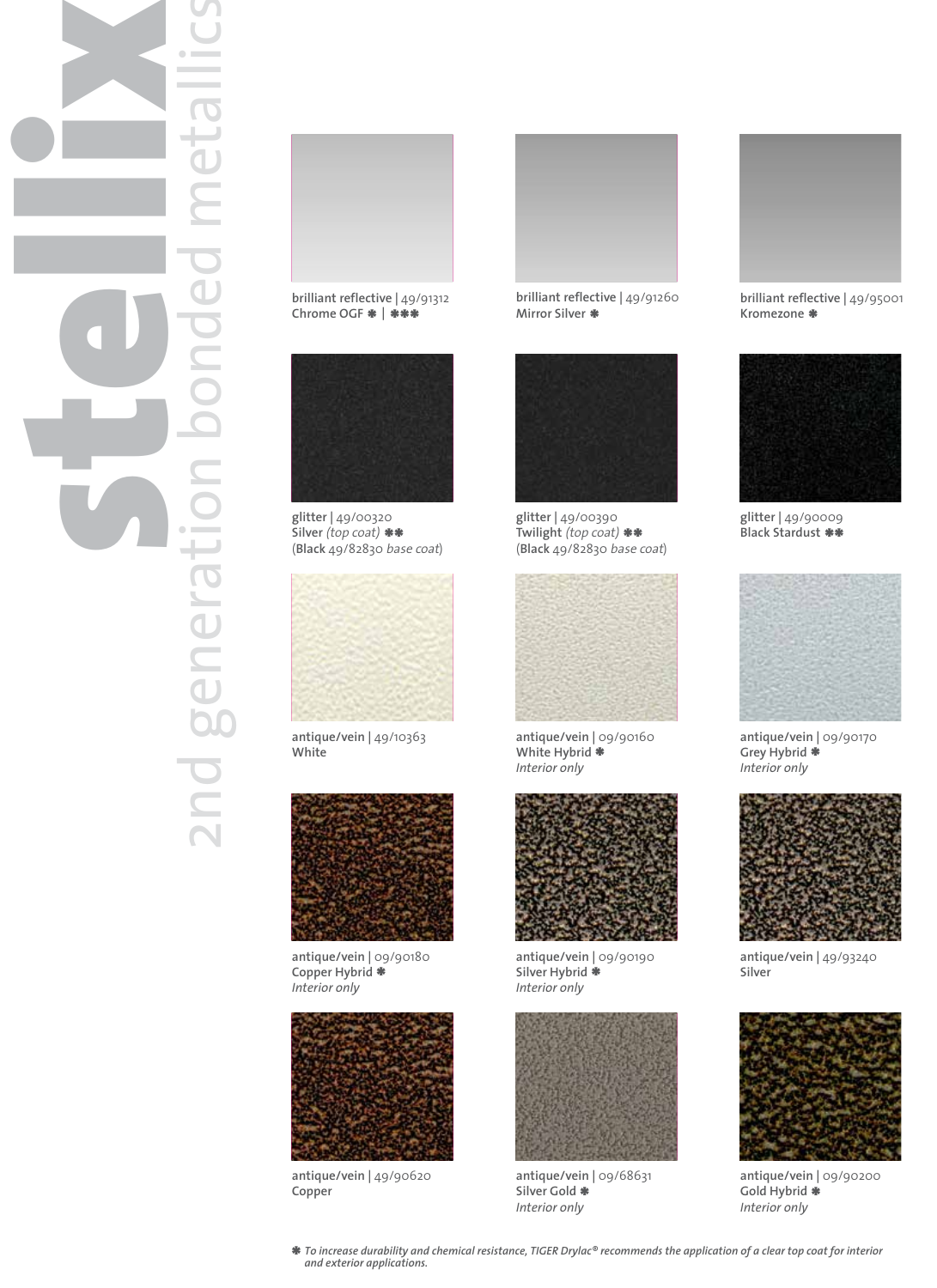

**glimmer smooth |** 49/70190 **P 2 Glimmer**



**glimmer smooth |** 49/70210 **P 6 Glimmer**



**DB 703 Glimmer**



**fine texture |** 59/91611 **Oil Rubbed Bronze Fine Texture**



**antique/vein |** 49/91190 **Gold**



**glimmer smooth |** 49/70200 **P 3 Glimmer**



**glimmer smooth |** 49/80190 **P 7 Glimmer**



**glimmer fine texture |** 49/70785 **US 1 Fine Texture Glimmer** 

**fine texture |** 38/68192

**fine texture |** 09/68560

**Gold Brown**



**glimmer smooth |** 49/70220 **P 4 Glimmer**



**glimmer smooth |** 49/70230 **P 14 Glimmer**



**glimmer fine texture |** 49/70787 **US 2 Fine Texture Glimmer**



**fine texture |** 49/79680 **Anthracite Metallic**



**fine texture |** 38/68130 **Greco**



**glimmer smooth |** 49/80180 **P 5 Glimmer**



**glimmer smooth |** 49/77790 **DB 702 Glimmer**



**glimmer fine texture |** 49/70789 **DB 702 Fine Texture Glimmer**



**fine texture |** 09/90530 **Silver Fine Texture** *Interior only*



**fine texture |** 09/68420 Copper Blast **米米米**<br>Interior only *Interior only*

**Rustico** *Interior only*

*To enhance the depth of the finish, TIGER Drylac® suggests the application of a clear top coat.* \*\*Recommended clear top coats | For interior: Clear Flat Matte epoxy 69/00300 | For exterior and interior: Clear Matte acrylic hybrid 16/00030 | Clear Satin polyester TGIC 49/00280 | Clear Glossy p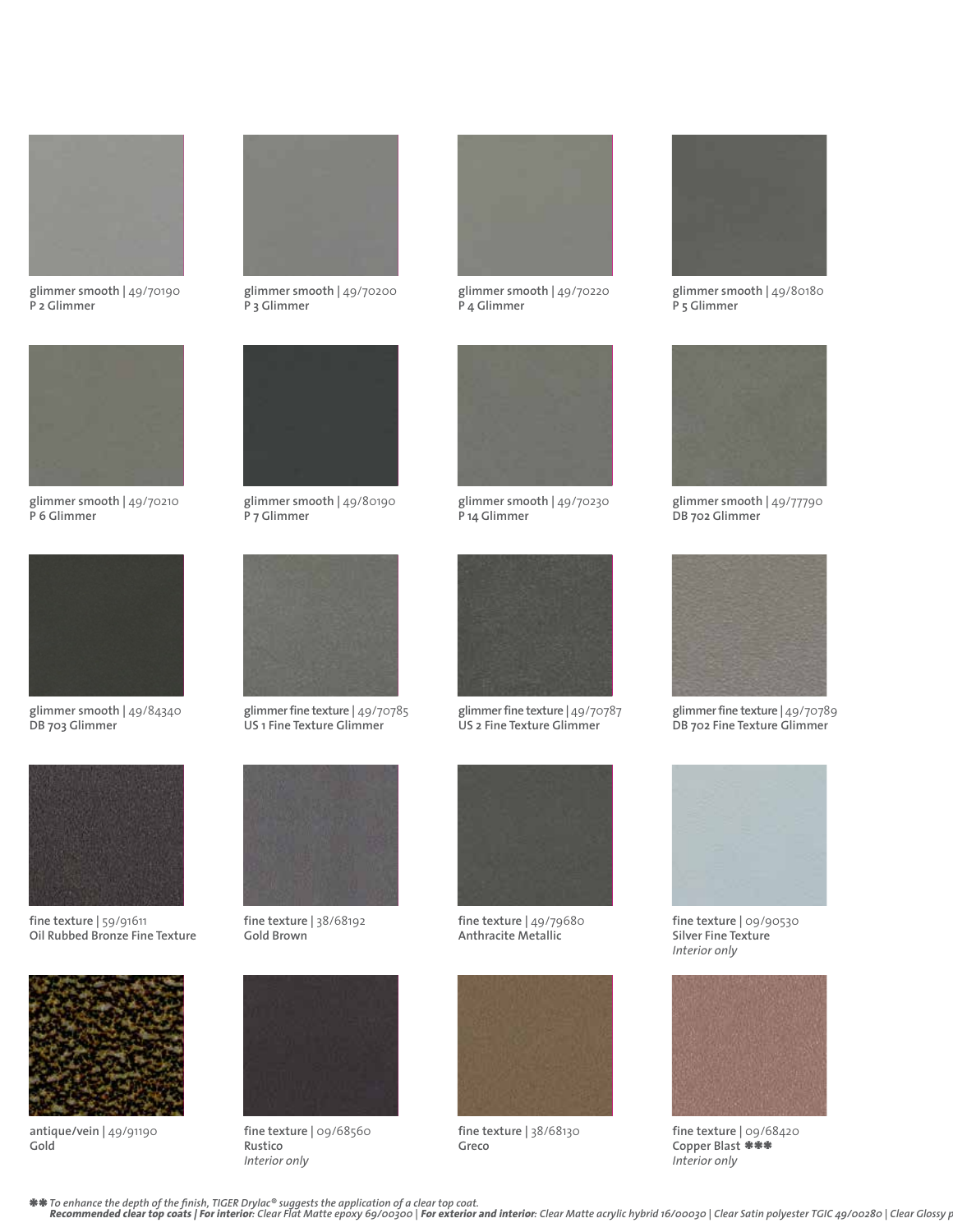

**glossy |** 38/91020 **Anodized Silver**



**glossy |** 39/90000 **Silver**



**glossy |** 49/91558 **Twinkle**



**glossy |** 49/93061 **Stardust**



**glossy |** 38/15020 **Champagne 303**



**glossy |** 49/90380 **Standard Silver \* | \*\*\*** 



**glossy |** 49/92790 **No-Smudge Silver**



**glossy |** 49/92890 **APRX to RAL 9006 Gloss One Coat**



**glossy |** 49/99999 **Bengal Silver** \*\*\*



**glossy |** 09/96114 **Satin Nickel** \* *Interior only*



**glossy |** 49/90450 **Sparkle Silver** \*\* \*\*\* **<sup>|</sup>**



**glossy |** 38/90010 **Marine Silver One Coat**



**glossy |** 09/90460 **APRX to RAL 9007 Gloss Silver** *Interior only*



**glossy |** 49/92900 **Silver Gloss One Coat**



**glossy |** 09/80340 **Grey Metallic** \* *Interior only*



**glossy |** 38/90080 **Brilliant Sparkle Silver \*\* | \*\*\*** 



**glossy |** 59/93370 **APRX to RAL 9006 Gloss One Coat**



**glossy |** 49/92880 **APRX to RAL 9007 Silver Gloss**



**glossy |** 59/95726 **Gun Metal**



**glossy |** 09/80170 **Anthracite Metallic** *Interior only*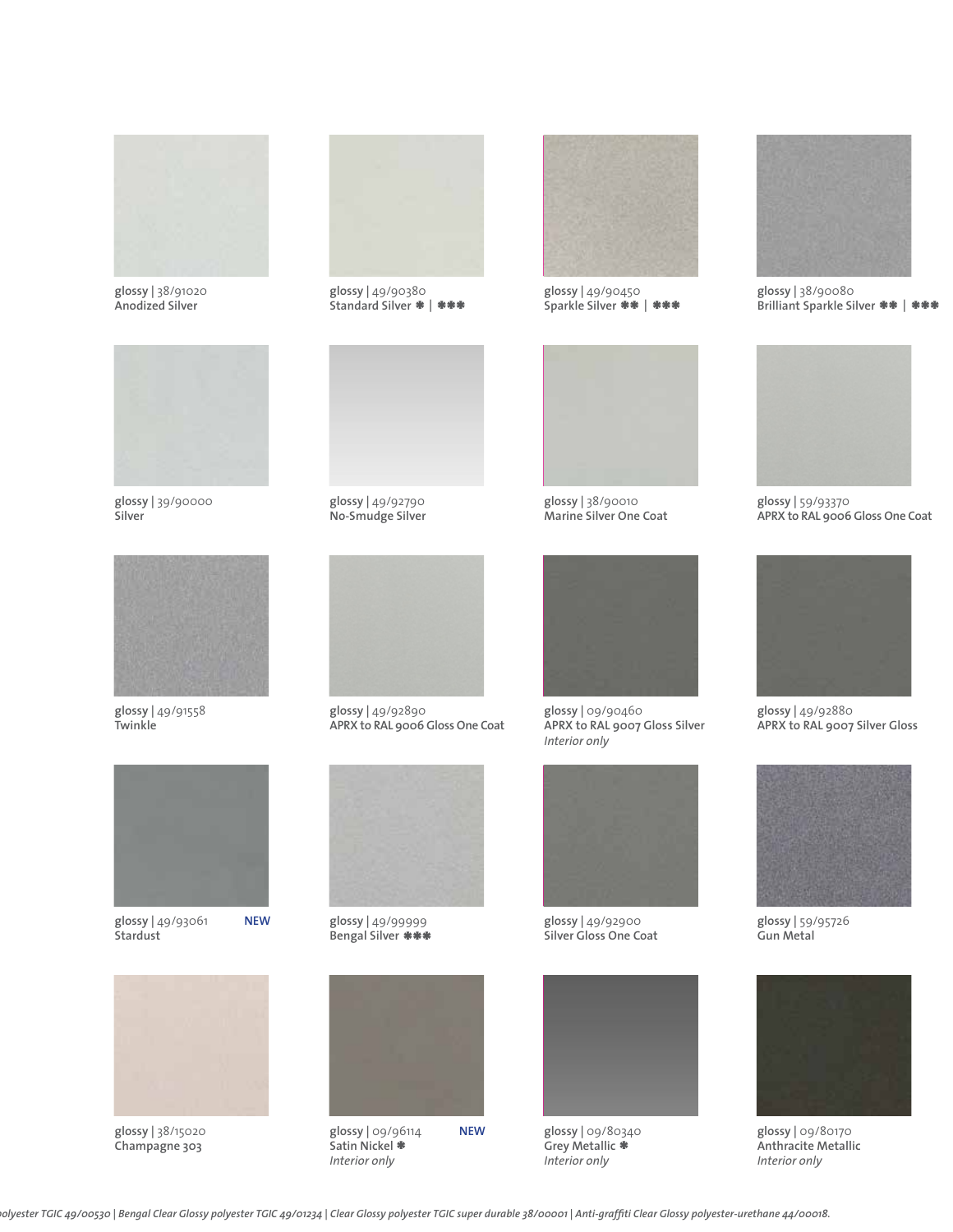





**matte |** 49/92380 **Silver Matte One Coat**



**pearlescent |** 49/18140 **Pearlescent White** \*\*\*



**glossy |** 09/60610 **Beige Metallic** *Interior only*



**glossy |** 49/90137 **Sahara Gold** \*



**matte |** 49/90500 **Silver Matte**



**matte |** 49/92910 **APRX to RAL 9006 Matte One Coat**



**matte |** 49/66230 **Brown C33 One Coat**



**matte |** 49/15240 **Beige C32 One Coat**



**matte |** 49/92780 **Copper Metallic** \*



**matte |** 39/60020 **Bronze Matte**



**matte |** 09/60600 **Bronze Metallic** *Interior only*



**matte |** 49/66220 **Bronze C34 One Coat**



**matte |** 49/61120 **Low Lights Bronze**



**matte |** 09/68635 **High Lights Bronze** *Interior only*



\*\*\* *Due to semi transparency of the product, the opacity of the color and finish will depend upon the substrate type and the film thickness. A film below 2.8 mils will exhibit limited hiding.*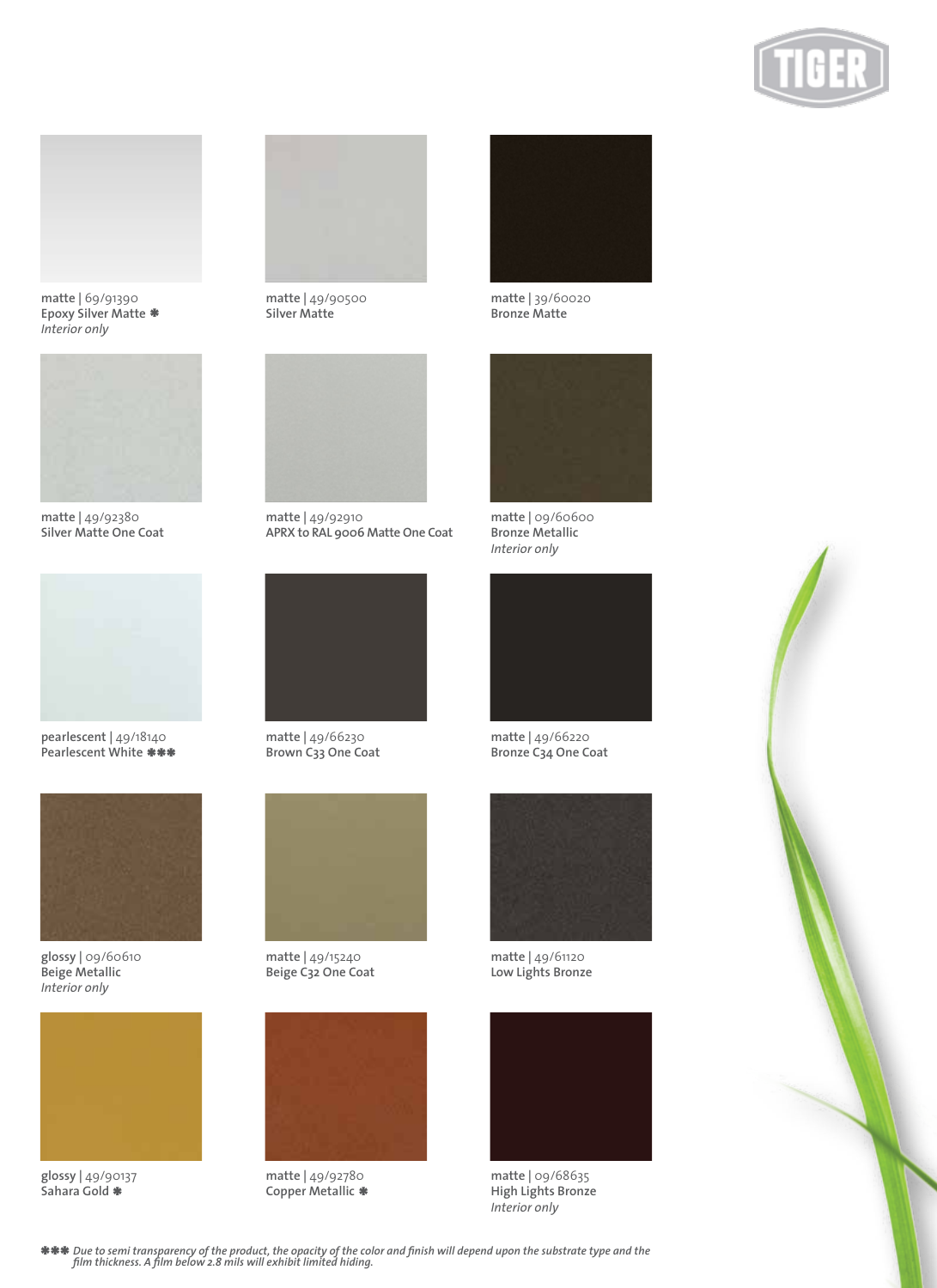#### **Outgassing forgiving (OGF) properties**

OGF powder coatings are developed for casting, hot galvanized and forged steel, aluminum flame-sprayed and other porous and outgassing prone substrates such as fired clay and ceramics. It is possible to customize any **Stellix** 2nd generation metallic surface finish in an OGF formulation. Alternatively, OGF additives can be added to any **TIGER Drylac®** powder coating. However, for large volumes, it is recommended to produce the powder coating in an OGF formulation on a custom-basis.

**Stellix** 2nd generation bonded metallic surface finishes exhibited in this color chart include:

| Interior applications                                     | Epoxy/polyester (hybrid)     | Series og |
|-----------------------------------------------------------|------------------------------|-----------|
|                                                           | Epoxy                        | Series 69 |
| Interior and exterior<br>(non-architectural) applications | Polyester TGIC               | Series 39 |
|                                                           |                              | Series 49 |
|                                                           | Polyester TGIC-free          | Series 59 |
|                                                           | Polyester TGIC super durable | Series 38 |

#### **Disclaimer**

Color swatches featured in this color chart have been matched to color standards at a **60-degree visual angle under a D65 Daylight** primary source. RAL numbers are matched as approximate as possible to the RAL Standards. Gloss level on metallic, fine and rough textured swatches cannot be accurately measured. The swatches are to be considered as an indication only. In practice, discrepancy between the color swatch and the actual powder coating may arise. This is due to paper and ink limitations, the influence of light and heat during the color chart production, as well as gloss level, substrate, surface variations, binder systems and pigments, coating thickness and cure oven conditions used during application. For an accurate color and finish assessment, it is recommended to obtain a powder coated sample panel from **TIGER Drylac®**.